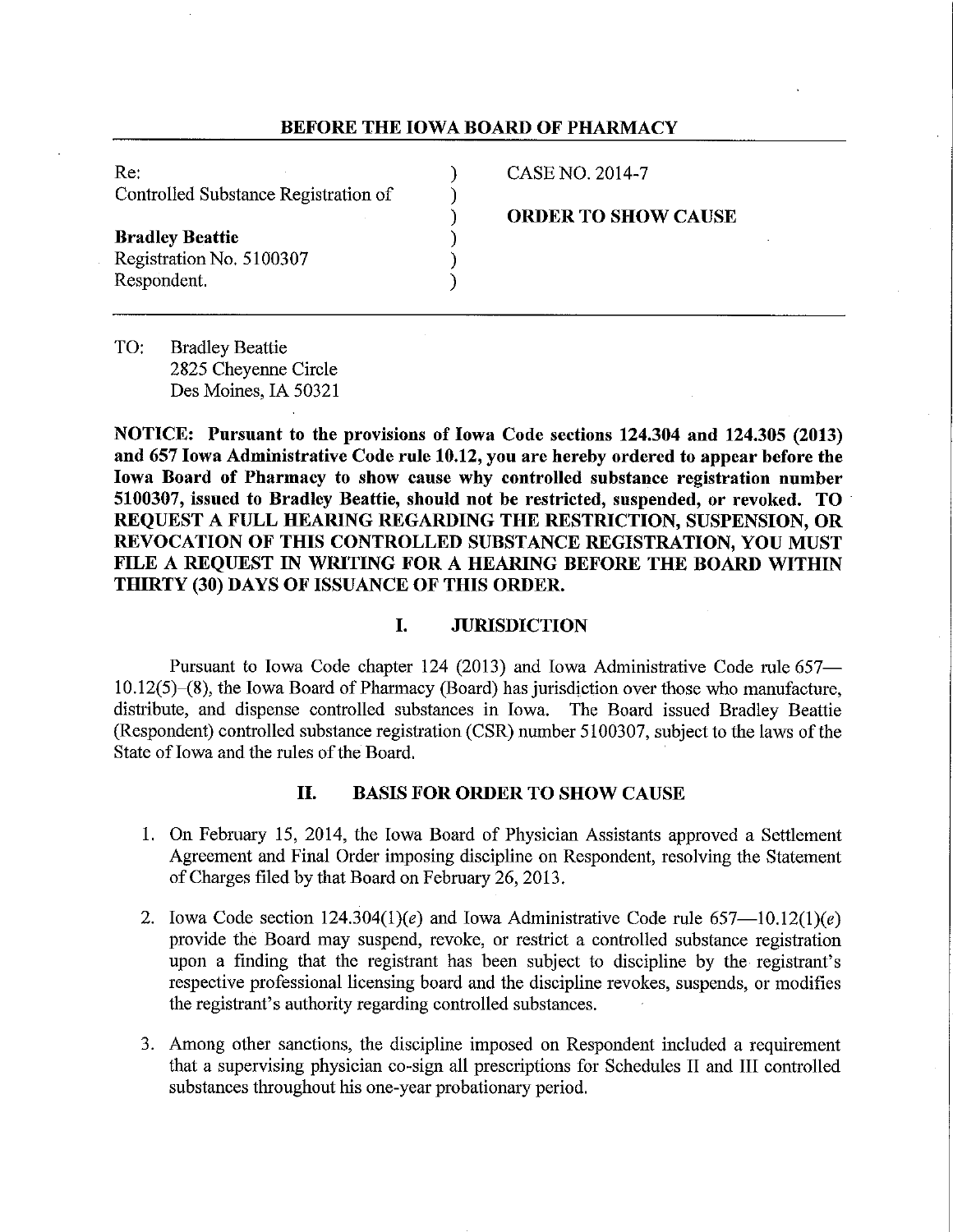#### **III. ORDER**

Respondent is hereby ordered to appear before the Board and show cause why controlled substance registration number 5100307 should not be restricted, suspended, or revoked.

Respondent may request a hearing before the Board in response to this Order by filing that request within thirty (30) days of the date of this Order. Respondent's written request for a hearing should be directed to Lloyd Jessen, Executive Director, Iowa Board of Pharmacy, 400 S.W. Eighth Street, Suite E, Des Moines, Iowa 50309-4688. The Board office telephone number is (515) 281-5944. If Respondent requests a hearing, the hearing will be held at 400 S.W. Eighth Street, Suite E, Des Moines, Iowa, on the date of the next regularly scheduled meeting of the Board.

**IF RESPONDENT DOES NOT REQUEST A HEARING IN THIS MATTER WITHIN THIRTY DAYS OF THE DATE OF THIS ORDER, RESPONDENT'S CONTROLLED SUBSTANCE REGISTRATION WILL BE SUSPENDED.** 

IT IS SO ORDERED THIS  $\frac{30}{30}$  day of  $\mu$ 2014.

EDWARD MAIER, Chairperson Iowa Board of Pharmacy 400 SW Eight Street, Suite E Des Moines, Iowa 50309-4688

cc: Meghan Gavin Assistant Attorney General Hoover Building,  $2<sup>nd</sup>$  Floor Des Moines, IA 50319

Drug Enforcement Administration, Des Moines, Iowa

Iowa Board of Physician Assistants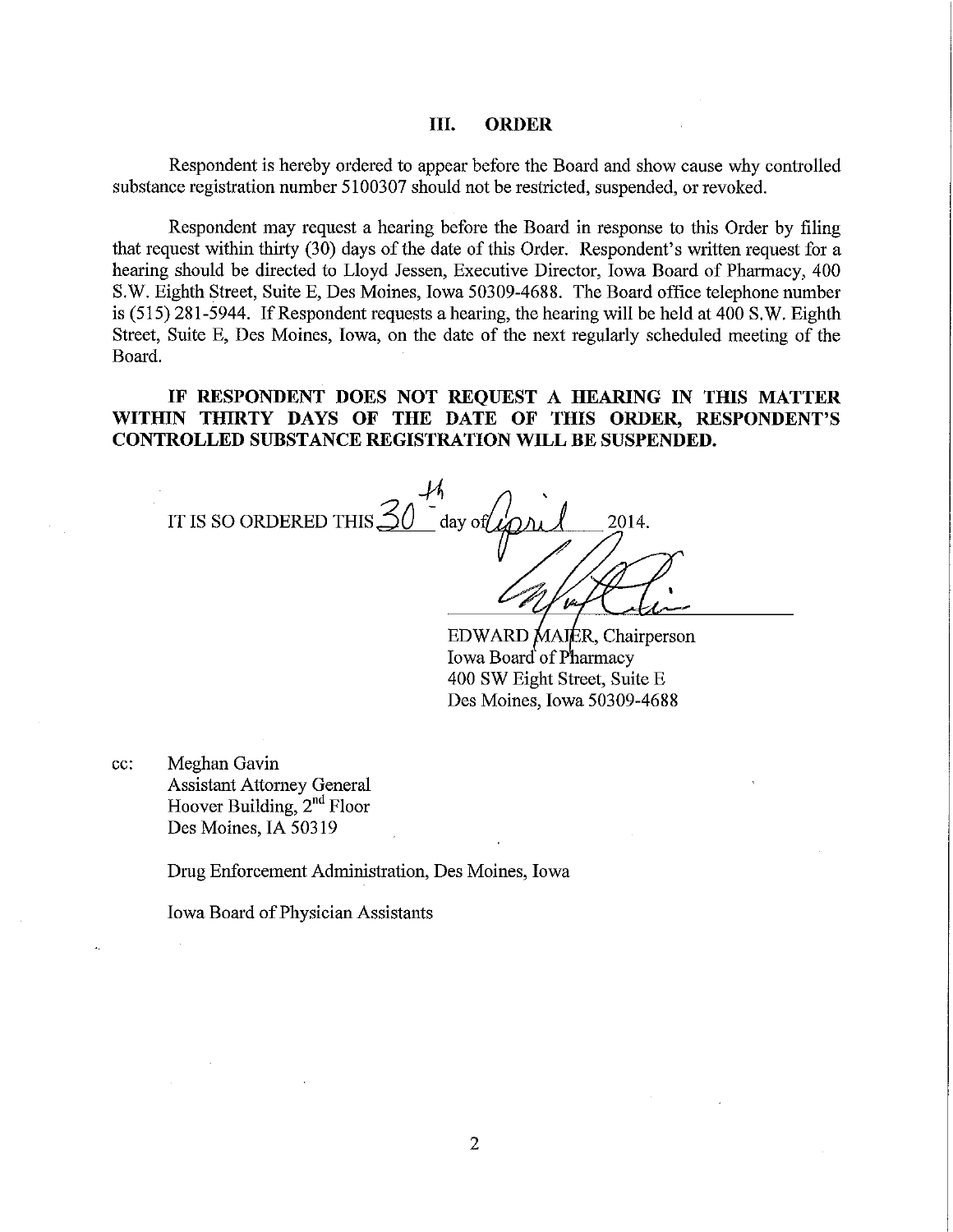# BEFORE THE IOWA BOARD OF PHARMACY

Re: CASENO. 2014-7 Controlled Substance Registration of

## **SETTLEMENT AND FINAL ORDER**

Bradley Beattie Registration No. 5100307 Respondent.

Pursuant to Iowa Code §§ 17A.10, 124.304-305, and 272C.3(4), the Iowa Pharmacy Board (hereinafter, "Board") and Bradley Beattie (hereinafter, "Respondent") enter into the following Settlement and Final Order settling a disciplinary proceeding currently pending before the Board.

The Order to Show Cause filed herein shall be resolved without proceeding to hearing, due to the Board and Respondent stipulating as follows:

- 1. Respondent renewed his controlled substance registration number 5100307 on June 20, 2012.
- 2. The controlled substance registration issued to and held by Respondent is active and current until July 31, 2012.
- 3. Respondent was, at all times material to these disciplinary proceedings, engaged in a Physician's Assistant practice known as the Pella Regional Health Center, located at 404 Jefferson St., Pella, IA 50219.
- 4. An Order to Show Cause was issued to Respondent by the Board on April 30, 2014.
- 5. The Board has jurisdiction over the Respondent and jurisdiction over the subject matter of these proceedings.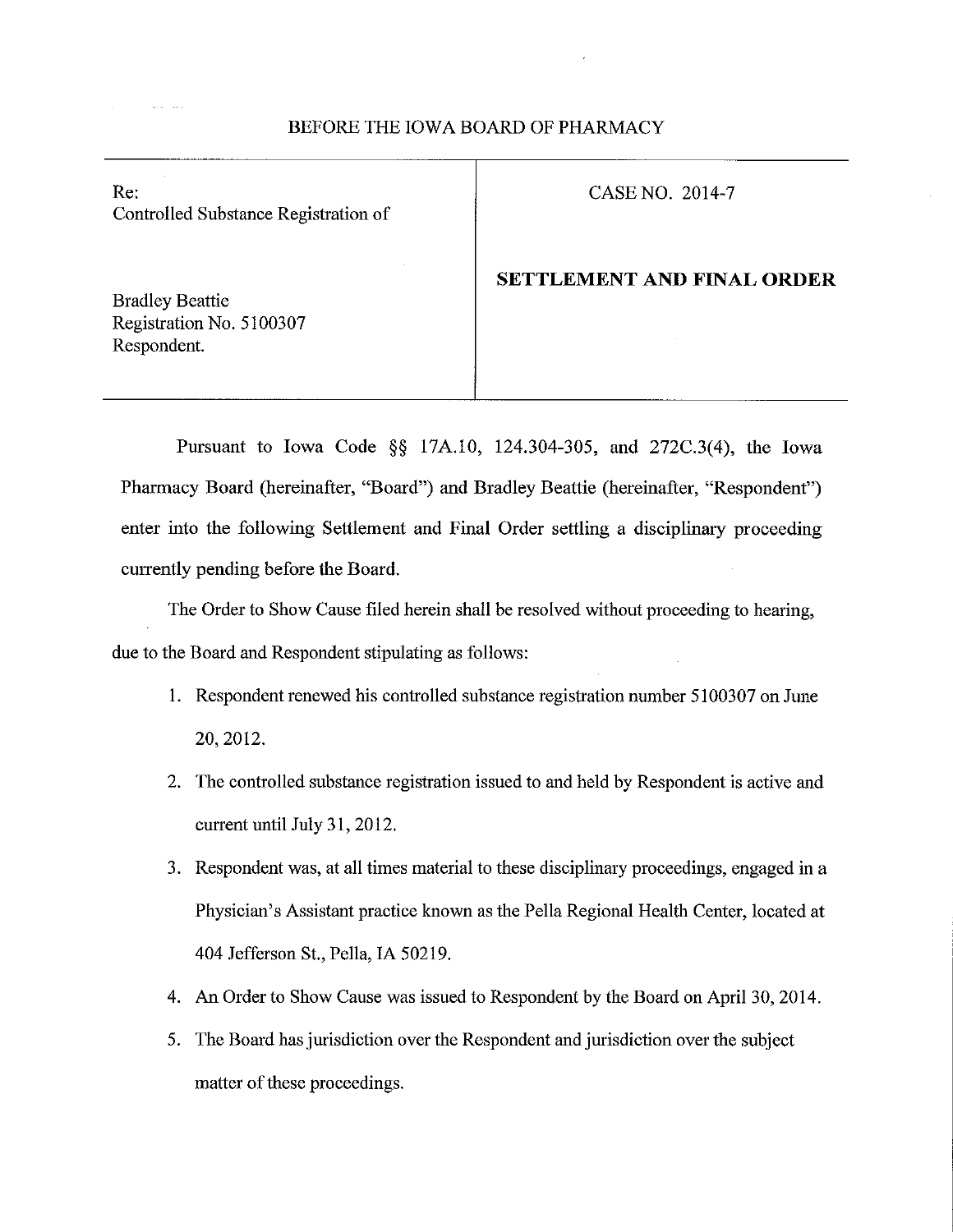- 6. The stated basis for the Order to Show Cause, if proven in a contested case proceeding, may constitute grounds for the discipline described herein.
- 7. On the date of the Board's approval of this Settlement and Final Order, Respondent's controlled substance registration shall be restricted by being placed on probation. The terms of the probation shall include the following:
	- a. Respondent agrees to comply with the terms of the probation
	- b. The period of probation shall run from the date of the Board's approval of this Settlement Agreement and Final Order until April 1, 2015.
	- c. The terms of probation are similar to those entered by the agreement with the Iowa Board of Physician Assistants, to wit:
		- i. During the Period of Probation, Respondent shall be required to have his supervising physician co-sign all prescriptions for Schedule II and Schedule III controlled substances prescribed by Respondent.
		- ii. Respondent shall complete a Professional Boundaries Course and draft a narrative report of the same.
		- iii. Respondent shall complete four (4) hours of continuing education that has been approved for category I CME credit in the area of the prescribing of schedule II controlled substances.
		- iv. Respondent shall complete four (4) hours of continuing education that has been approved for category I CME credit in the area of medical documentation.
		- v. All of the continuing education required by this Agreement and Order shall be in addition to that normally required for renewal of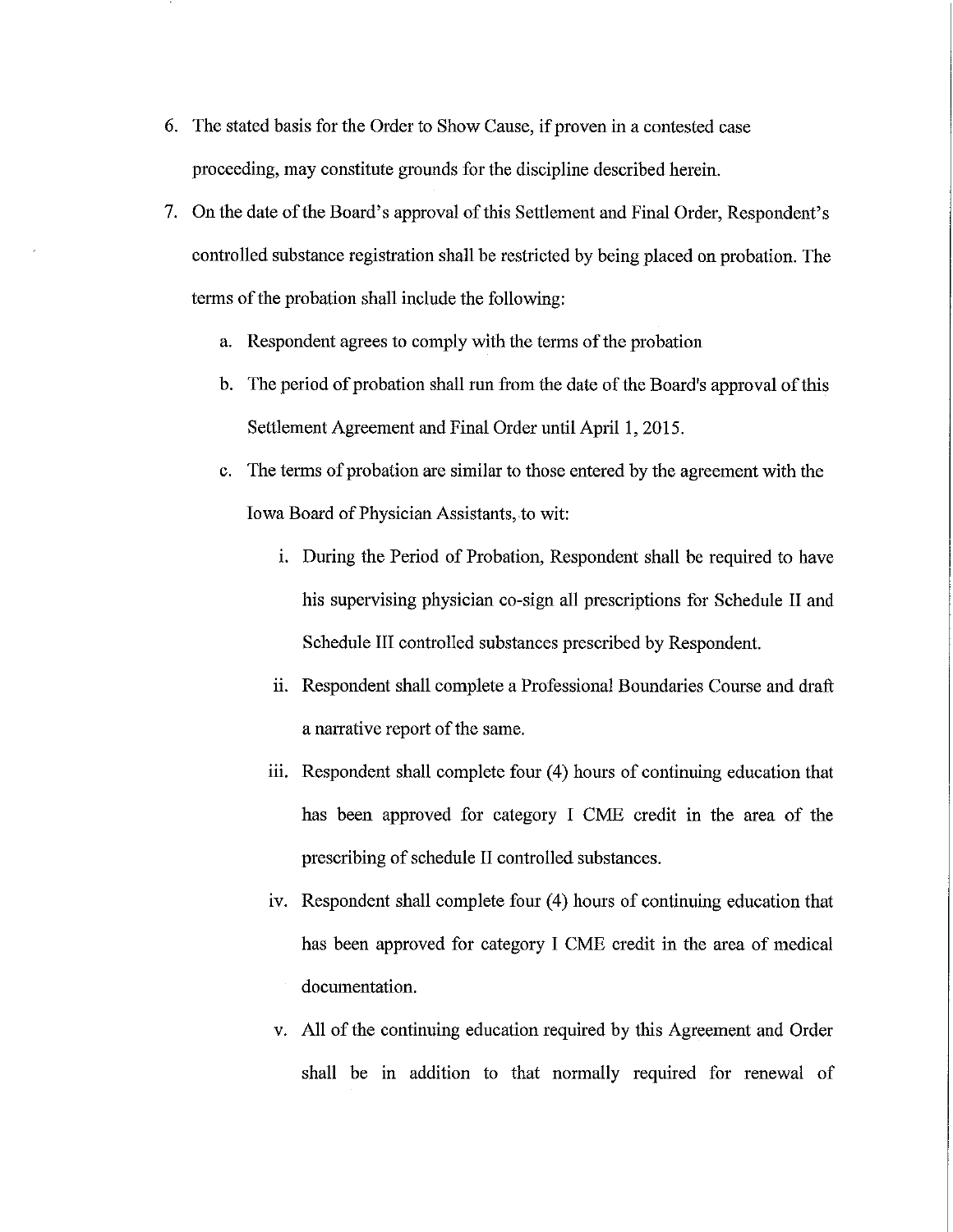Respondent's license. None of the continuing education hours obtained in compliance with this Agreement and Order shall count towards the continuing education hours Respondent must obtain for renewal of his license.

- vi. Respondent shall submit to the Board of Physician Assistants a civil penalty of \$1,000.
- d. Respondent shall appear informally before the Board, upon the request of the Board, for the purpose of reviewing his performance under this Settlement Agreement and Final Order and as the holder of a controlled substance registration. Respondent shall be given reasonable notice of the date, time, and place for such appearances.
- e. Respondent shall obey all federal and state laws, rules, and regulations related to controlled substances.
- 8. The Board and Respondent agree Respondent's obligations under  $7(c)(ii v)$  above are complete.
- 9. This Settlement Agreement and Final Order is the resolution of a contested case. By entering into this Settlement Agreement and Final Order, Respondent waives all rights to a contested case hearing relating to the Order to Show Cause and waives any objection to this Settlement Agreement and Final Order.
- 10. The State's legal counsel may present this Settlement Agreement and Final Order to the Board.
- 11. This proposed settlement is subject to approval by a majority of the full Board. If the Board fail to approve this settlement, it shall be no force or effect to either the Board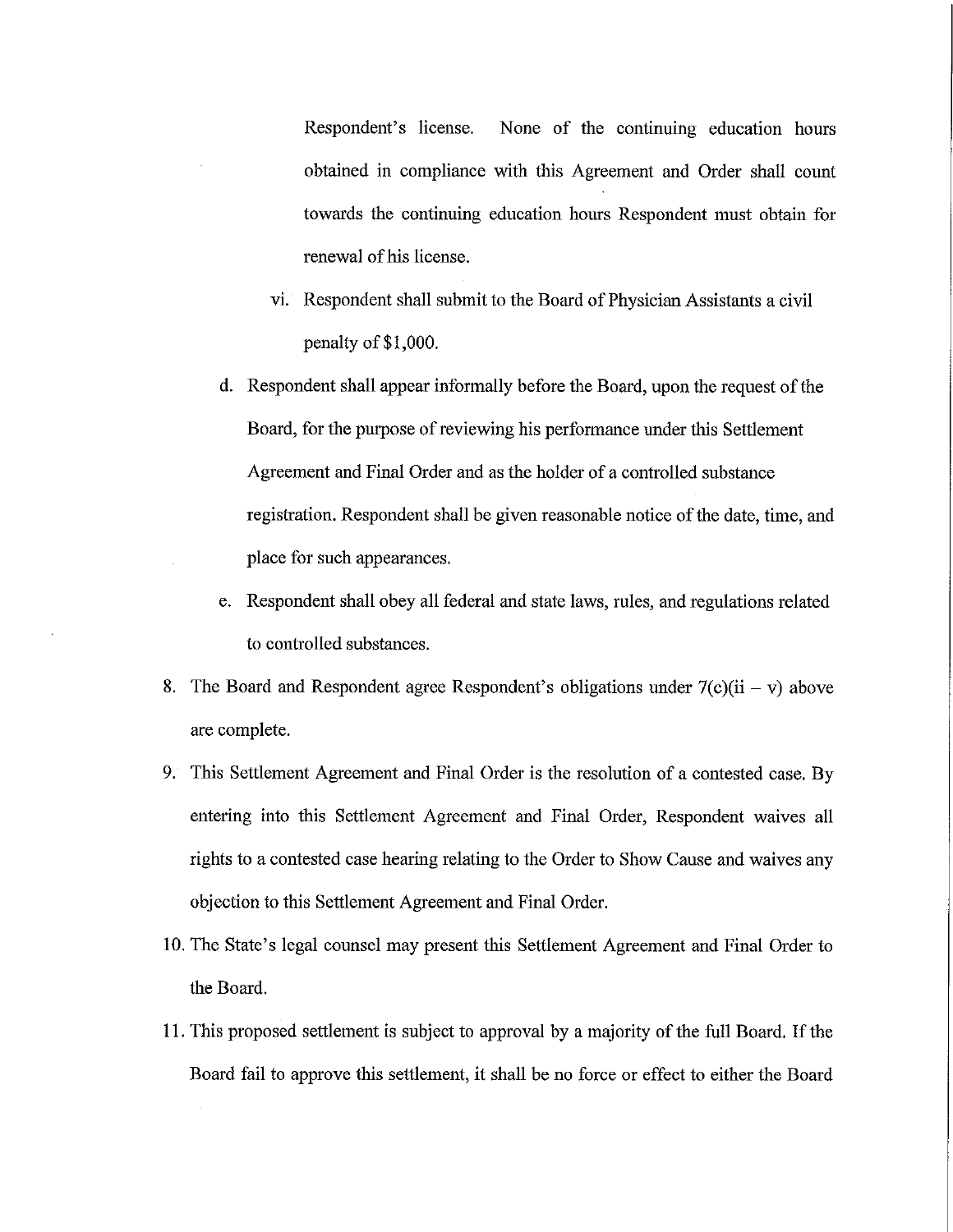or Respondent. If the Board approves this Settlement Agreement and Final Order, it shall be the full and final resolution of this matter.

- 12. Should Respondent violate or fail to comply with any of the terms and conditions of this Settlement Agreement and Final Order, the Board may initiate action to suspend or revoke Respondent's controlled substance registration or to impose other discipline as authorized by Iowa Code chapter 124C (2009) and 657 IAC chapter 10.
- 13. The Board's approval of this Settlement Agreement and Final Order shall constitute a FINAL ORDER.

This Settlement Agreement and Final is voluntarily submitted by Respondent to the Board for its consideration on the  $\frac{H}{2}$  day of  $\frac{H}{2}$ , 2014.

Bulley Keni PAC

Respondent.

~r This Settlement Agreement and Final Order is accepted by the Iowa Pharmacy Board on the  $\mathbf{I}^*$ day of  $J\rightarrow V$   $\gamma$ , 2014.

EDWARD MAIER, Chairperson Iowa Pharmacy Board 400 SW Eighth Street, Suite E Des Moines, Iowa 50309-4688

Copies to: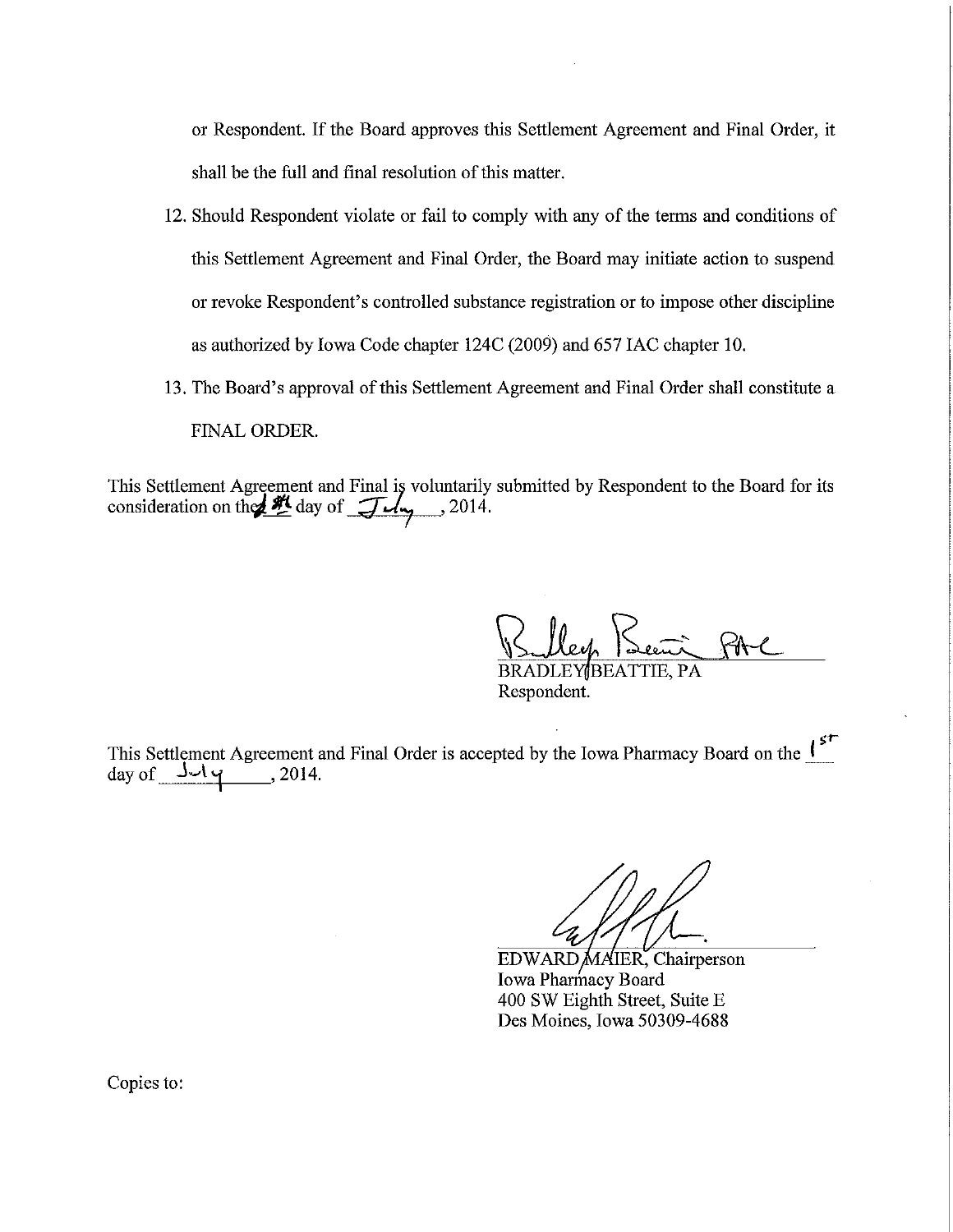Meghan Gavin Assistant Attorney General Hoover Building, 2<sup>nd</sup> Floor Des Moines, IA 50319

Guy Cook Adam Zenor Grefe & Sidney, PLC 500 East Court Ave., Ste 200 Des Moines, IA 50309